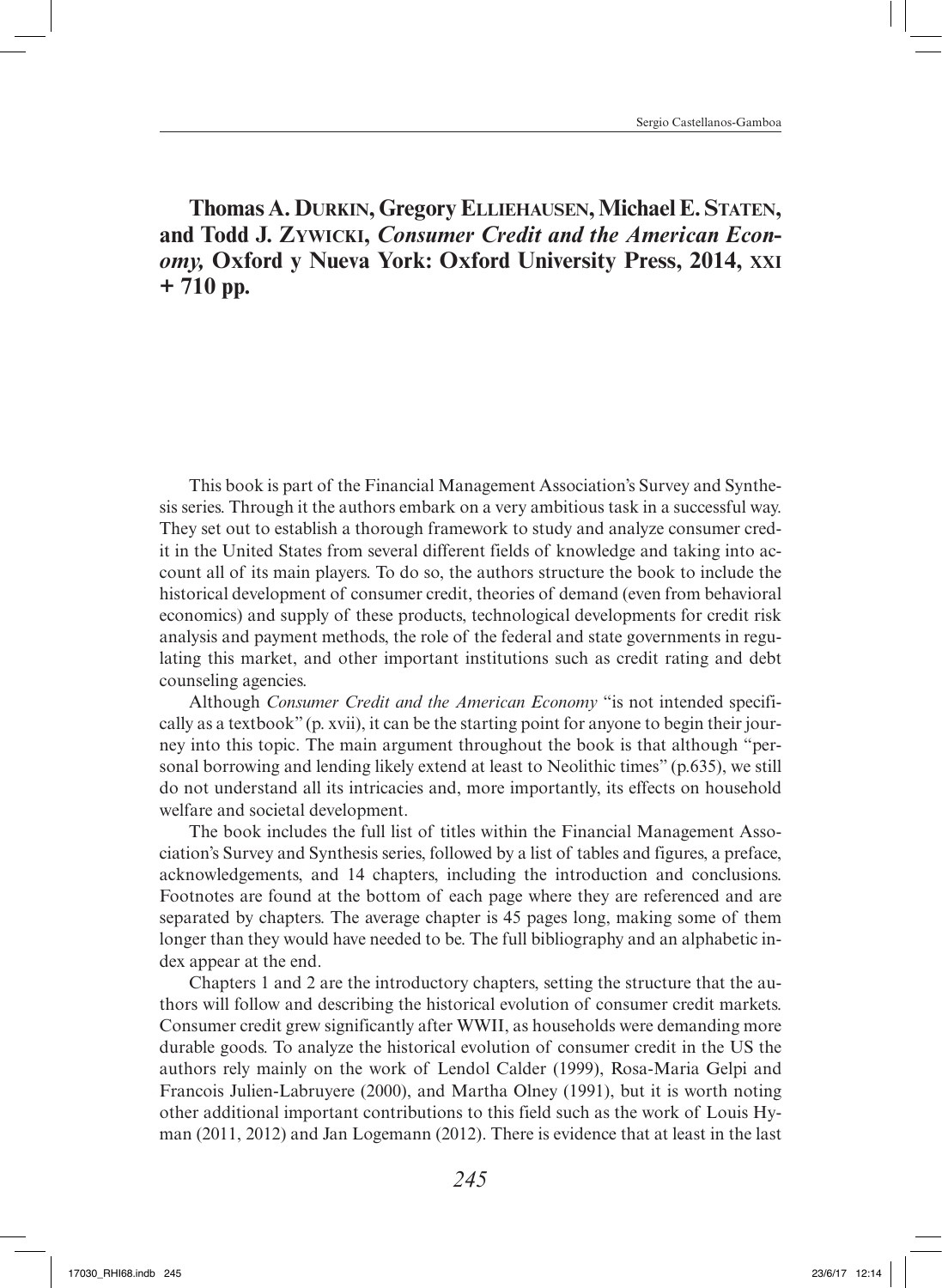150 years, consumer credit has seemed to be a worrying matter for the media, government, and the general public. Usually the statements tend to be quite similar: consumer credit is rising too fast, and this has been going on for too long, thus reaching unsustainable levels. Despite its continuous growth and according to the authors, consumer credit has yet to be a catalyst of a financial crisis or have a significant effect on households' financial burden.

After describing the participants in the US consumer credit market and its historical evolution, the authors turn to the analysis of the demand (chapter 3, and chapter 4 including behavioral economics) and the supply (chapter 5) of consumer credit. Using the work of Edwin Seligman (1927), and further developments by Thomas Juster and Robert Shay (1964), they describe the decision-making process that households follow to determine the demand for consumer credit. Contributions by George Katona (1975), to behavioral economics and experimental economics, enable the authors to argue that average consumers do not usually make complex calculations, such as those required to maximize an inter-temporal utility function, but instead use Heuristics (rules of thumb) to simplify those calculations in the decision-making process. In my view, chapter 4 could have given greater attention and detail to research specifically on consumer credit rather than on the more general subject of behavioral economics. To understand the decision-making process of financial intermediaries, the authors present a default risk model of credit supply based on work by Dwight Jaffe and Franco Modigliani (1969) to explain credit rationing. There is evidence that the existence of different kinds of institutions is not redundant. Different financial intermediaries maximize their profits in different ways and to do so tend to cover different segments of the population.

After these core chapters, the book moves on towards additional topics concerning consumer credit. Credit reporting (chapter 6) appeared in the US as the result of voluntary cooperation among retailers, who were the main providers of consumer credit in the US during the late 19th and early 20th century. The Fair Credit Reporting Act of 1970 (amended in 1996 and 2003) was introduced to standardize credit reports and to improve consumer rights and accuracy of reports. Chapter 7 analyzes in detail the birth, evolution, and growth of the credit card market in the US. Historically, credit cards first appeared as a means of payment and credit facility in some retail stores. Nowadays credit cards are the most common consumer credit product.

Chapter 8 tackles one of the most vivid debates around consumer credit today, namely whether these products should be available for poor households and/or individuals facing financial distress. The debate covers issues of welfare, effects of consumer credit and inequality, and financial inclusion/exclusion. Although high-cost credit products like pawnbroker loans, payday lending, and illegal loans have been around for centuries, we are still not sure of their effects on different measures of household welfare. What the authors argue is that there is some evidence that lack of access to these products might be more damaging than excessive use of them.

Chapters 9 to 11 look at the evolution of regulation around consumer credit. Regulation around the granting and recovery of credit by individuals is recorded in documents as old as the ancient laws of Babylon, Greece, and Rome. Regulation of con